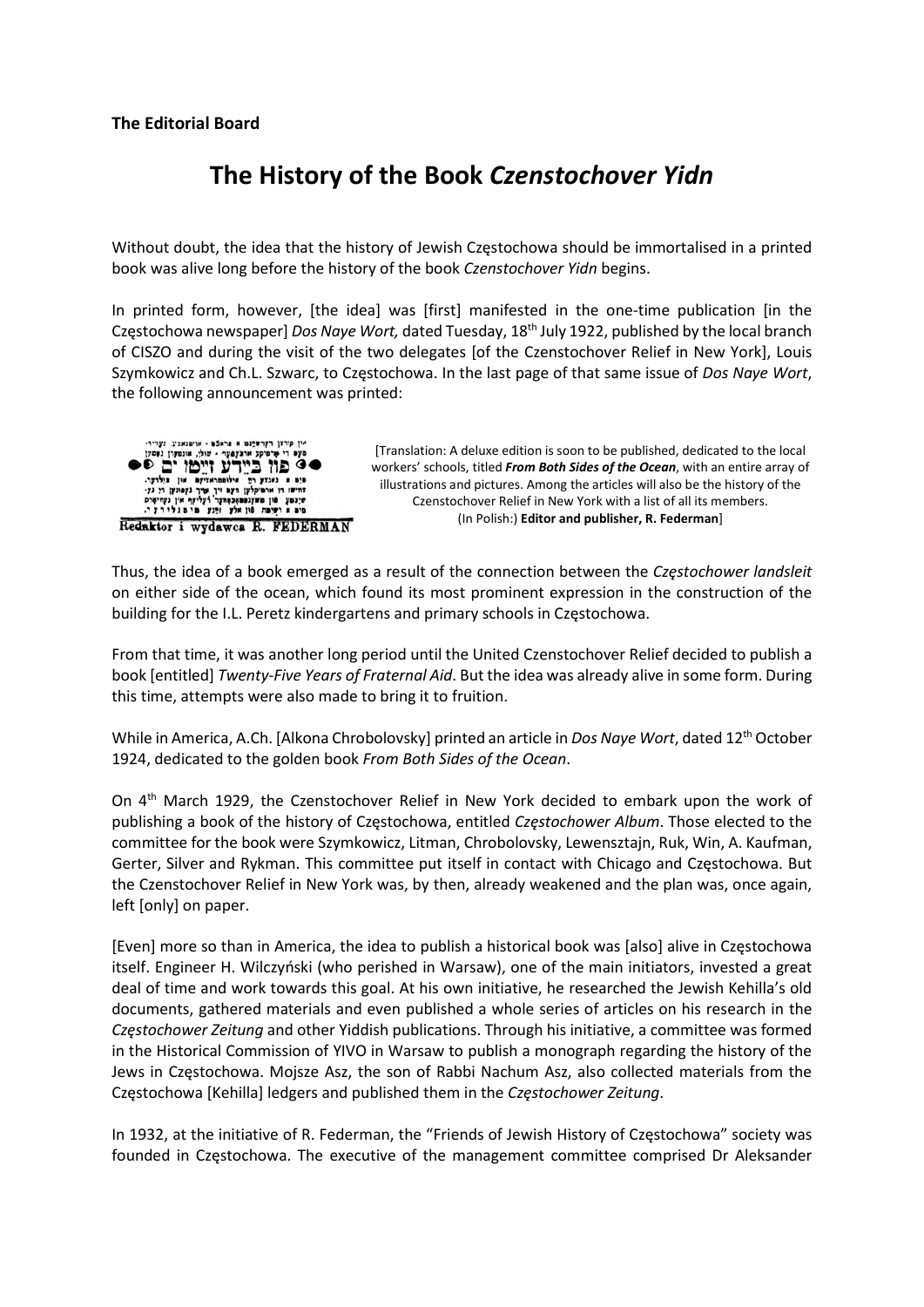Wolberg - Chairman, Jakub Rozenberg - Vice-Chairman, Z. Markowicz - Treasure, and Eng. H. Wilczyński - Secretary.

The society printed and sent out a communiqué to an entire array of individuals in Częstochowa and other cities in Poland and in America, which stated, among other things, that "In the projected monograph, the economic and cultural development of the Jewish population in Częstochowa will find its expression in words and pictures".

The communiqué called for "the broadest circles of the Jewish populace in our city" to help, in order "to create, with joint efforts and forces, the history of the Częstochowa Jewish community from its foundation and to this day, for the current and future generations".

By the request of the committee in Częstochowa and H. Wilczyński in Warsaw, from Flw Mojsze Cieszynski in Chicago, who back then was already a member of the Educational Society, the latter conducted a widespread campaign for the society's plan and delivered a long lecture to a gathering of members regarding the history of the Jews in Częstochowa and the importance of publishing a historical book. The Educational Society in Chicago elected a committee, with Mojsze Cieszynski as chairman, which held one meeting. Later, however, a meeting of members rejected the project.

As there was no [Czenstochover] Relief organisation in New York at the time, the Częstochowa committee put itself in contact with a few individuals to help them in the work.

Seven years passed by. Before this time, Jakub Rozenberg had become president of the Częstochowa Jewish Kehilla, and at his initiative, a great conference was held on 24<sup>th</sup> June 1939 at the Kehilla's premises, with the participation of the historian Dr Emanuel Ringelblum (perished in Warsaw in 1939- 1945<sup>1</sup>), at which a local committee was formed to work together with the existing committee in Warsaw.

The group of initiators, which called this conference, published the following announcement in the Częstochower Zeitung dated Friday, 23rd June 1939;

#### The History of the Jews in Częstochowa

The group, initiating the publication of the history of the Jews in Częstochowa, which was formed as part of the Historical Commission for Poland of the Yiddisher Wissenschaftlicher Institut<sup>2</sup>, [hereby] turns to all the Częstochowers with the following appeal:

The Jewish community in Częstochowa has existed for some 250 years. The special laws which applied to Częstochowa as an ecclesiastical city did not permit a Jewish kehilla to be established here before that time. Over the course of the 250 years in which Jews have lived in Częstochowa, they have contributed extensively to the city's development. Jewish entrepreneurs, with their initiative and capabilities, developed an entire array of branches of production, such as the metallurgic industry, toys, the haberdashery industry, etc., with which they created working opportunities for thousands of Jewish and Christian labourers.

 $^1$  [TN: Dr Ringelbaum and his family's hiding place in the Warsaw Ghetto was found by the Nazis on 7<sup>th</sup> March 1944, and he is thought to have been executed a few days later, probably on 10<sup>th</sup> March.]

<sup>2</sup> [TN: Yiddish name of YIVO, meaning "Yiddish Scientific Institute"; once the organisation relocated to New York City, it was given the English name "Institute for Jewish Research".]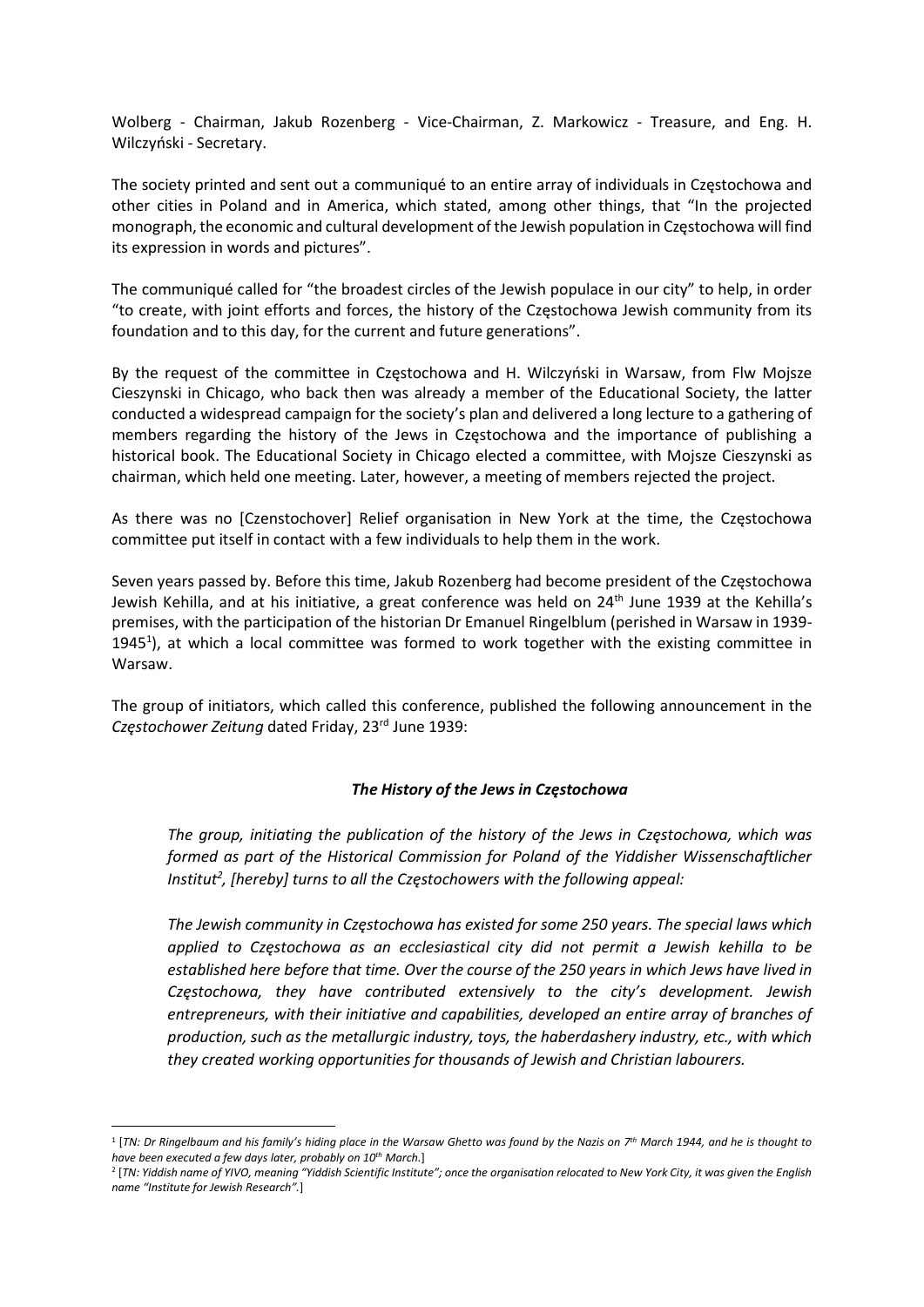Częstochowa also played a large role in Jewish life. The different currents that were active in Częstochowa set up a whole series of institutions and establishments, which are an ornament for Częstochowa.

It is the obligation of today's generation to pay honour to the bygone generations. It is our obligation to render an account of what has been accomplished until now by the Częstochower Jews in the fields of economics, culture, etc. To this purpose, a group of Częstochowers has formed a committee, under the auspices of the Historical Commission for Poland of the Yiddisher Wissenschaftlicher Institut, which is tasked with organising the publication of the monograph on the Jews of Częstochowa.

The Częstochowa committee appeals to all the Częstochowers in Poland and other countries to put themselves in contact with the committee, and to provide us with all the materials in their possession (photographs, documents, periodicals, etc.), as well as to aid us materially to carry out the projected task. The address of the committee is:

YIVO Historical Commission Ul. Chłodna 2, Warsaw For the Częstochowa Committee

Or: Jewish Kehilla in Częstochowa, for the Monograph Committee

On 22<sup>nd</sup> March 1942, a special meeting of the executive board of the United Czenstochover Relief decided to call a conference of representatives of Częstochower organisations in New York, to approve the decision to publish a Częstochower almanac in connection with Częstochower landsmannschaft's 25-year aid activity. The book was to be called "25 Years of Fraternal Aid".

The conference took place on 23<sup>rd</sup> May 1942. If truth be told, the idea of publishing this book remained alien to a large part of the Relief's devoted activists. The main thing was to raise a large sum of money as first aid to build up Częstochowa [after the War ended]. These two things - both the sum of \$10,000, which they had decided to raise, and publishing the book, seemed at the time more like a fantasy than a reality.

A separate body was formed under the name "Committee of 25 Years Częstochower Fraternal Aid", which was constituted during its first session, on Monday, 8<sup>th</sup> July 1942, as follows:

Chairman – Jakow-Ber Silver; Vice-Chairmen – Louis Szymkowicz, Nyssen Cymerman, Harry Fajersztajn and Mrs Jetta Lenczner; Treasurer – Josef Kaufman; Secretary – R. Federman.

Editorial Board: A. Chrobolovsky, R. Federman and Aba Kaufman.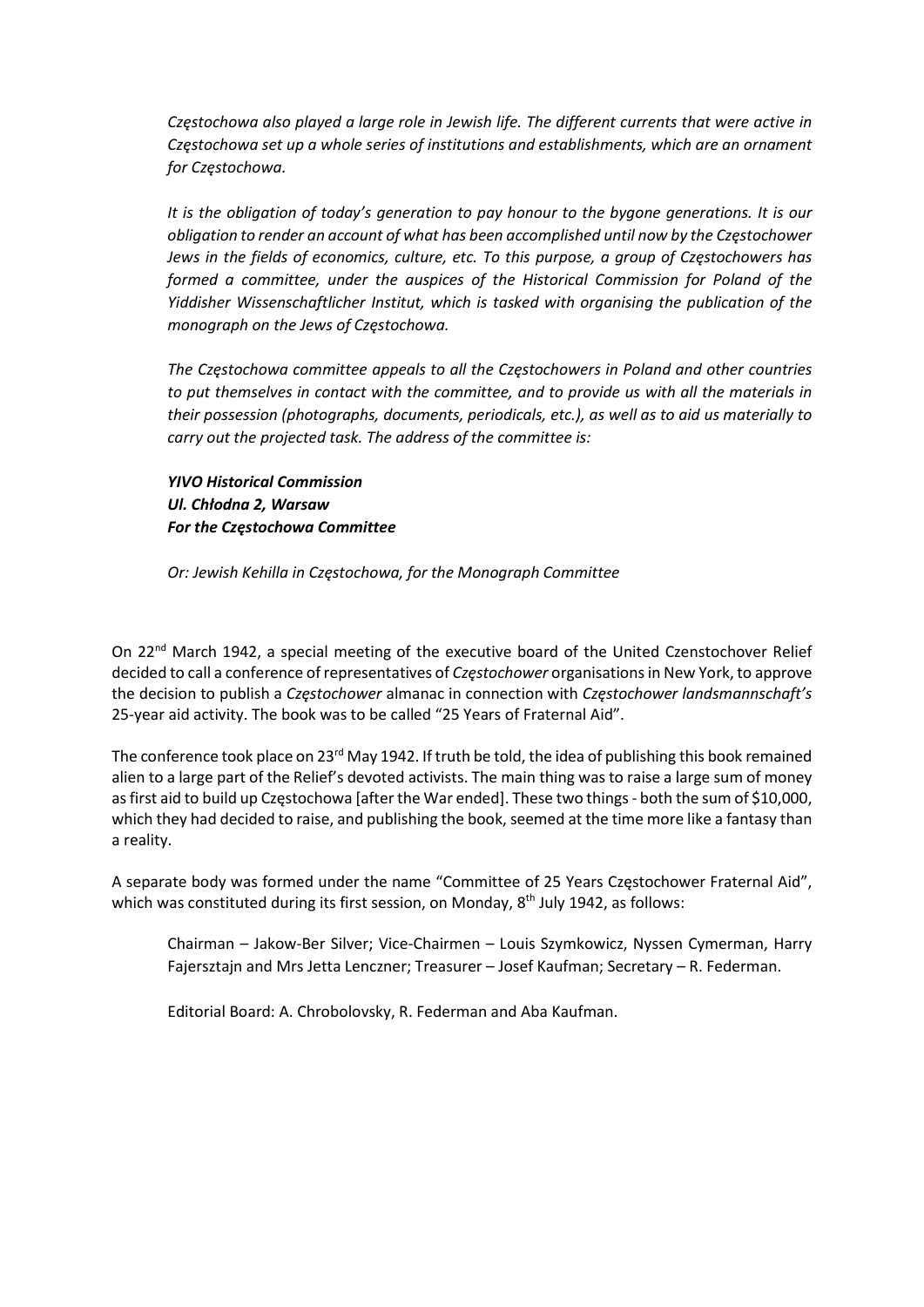### Editorial Board of the Book Czenstochover Yidn



Raphael Federman



Aba Kaufman



Dr Rafael Mahler



Alkona Chrobolovsky



Wolf Gliksman

Executive Members (in alphabetical order $3$ ):

Isidor Berger, Samuel Korpiell, Mrs Rose Kuperman, Zygmunt Epsztajn, Mrs F. Fajersztajn, M. Fajner, Mrs R. Frajermauer, Morris Gelber, Chune Gliksman, Icek Gurski, R. Grodzenski, D. Guterman, Josef Jacobs, Mrs Rae Kaufman, Jakub<sup>4</sup> Kopin (Kopinski), Jakub Levy<sup>5</sup>, Mrs Tz. Levy, Simon Lifszyc, Abram Litman, Andzia Munowicz, Samuel Oberman, Isidor Rickman, Chaja Waga-Rotman, Josef Rozenblat, Icze Zelkowicz, Abram Senzer, Mrs Sadie Senzer, Mrs Rae Sobol, N. Vaisberg, Max Villinger, H. Vien [Win], Emanuel Wargon, Michał Wajskop, Dawid Zitman and Herman Zygas.

The committee held an entire array of meetings, sent out circulars with a questionnaire to all the landsleit in order to collect materials for the book's Biographies and Memoirs section, and made contact with Chicago, Los Angeles, Detroit and other cities and with groups and [individuals] in other countries.

At one of the meetings of the United Czenstochover Relief in New York, a letter from the organisation of Częstochower landsleit in the Land of Israel was read, in which they reported that they would be participating in the work of the building fund [for Częstochowa] and the publication of the almanac.

<sup>3</sup> [TN: Although the names are obviously written in Hebrew characters in the original, they are alphabetised according to the Latin order; we have reproduced the listing in this original order, which has led us to discover that some of these surnames bore Americanised spellings, such as Corpuel, Cooperman, Levy and Vaisberg.]

<sup>&</sup>lt;sup>4</sup> [TN: As pronounced in Polish (יאֵקוּב).]

<sup>&</sup>lt;sup>5</sup> [TN: As pron. in English (ליוויי).]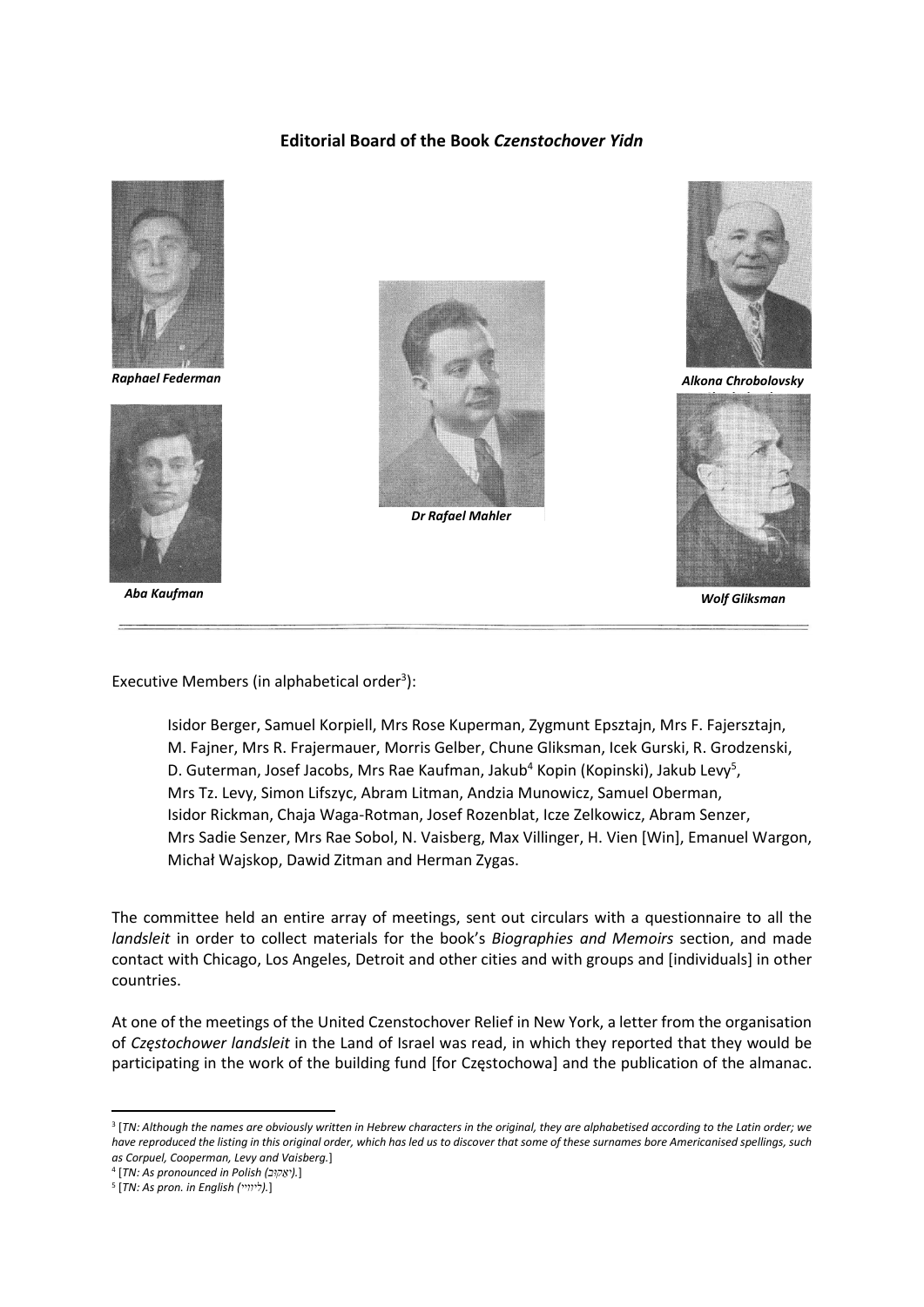The first letter from the Land of Israel, which has the largest number of Częstochower landsleit after America, caused great joy and raised the spirits of the assembled.

Besides the Land of Israel, connections were also established with Częstochower organisations and individuals in Buenos Aires (Argentina), Melbourne (Australia) and London.

#### Materials and Editing of the Book Czenstochover Yidn

In 1942, when the actual work on the book Czenstochover Yidn began, the Editorial Board was disconnected from Częstochowa and had almost no materials in its possession, except for an incomplete set of Dos Naye Wort spanning several years, which Louis [Chaim-Lajb] Szwarc had brought with him to America from his [1922] visit to Częstochowa; complete sets of the Częstochower Reklamen Blatt [Cz. Advertisements Page] and the Częstochower Wochenblatt [Cz. Weekly] and a large number of issues of the Częstochower Tageblatt [Cz. Daily] which were provided by Mojsze Cieszynski (Chicago); a number of issues of the Arbeiter Zeitung [Workers Newspaper] that Flw Ruben Luks from Detroit had collected, and a number of copies of the Czestochower Zeitung, which were in the possession of the chairman of the United Czenstochover Relief, Flw Abram-Ber Senzer.

The materials and articles which were gathered and sent from the Land of Israel, which in the main were written and elaborated by Fajtel Szmulewicz, were of great assistance to the book's editorial board.

Besides him, Godl Frajtag [also] provided the editors with much material from the Land of Israel, which was utilised in the article Częstochowers in the Land of Israel.

It is also from the Land of Israel that we attained the first two protocols of the destruction of Częstochowa, which were compiled by Dr Josef Kruk according to the testimonies of two Częstochower refugees - Abram Iżbicki and [Aron] Brandes.

However, in order to present a more detailed picture of the destruction of Częstochowa and to obtain more materials on the Nazi era from Częstochowa itself, the publication of the book was put on hold. The War had just ended then, and contact had been established with the old home - and it would have been a great loss for the completeness of the book, were it not to include the times of the Holocaust as elucidated in detail by eyewitnesses. It is precisely this material that needed to be written as an eternal memorial for our martyrs. [This] and also other supplements resulted in the book bearing the title Czenstochover Yidn.

Those who participated in the Editorial Board, which planned the book's compilation and determined the contents of the articles, were A. Chrobolovsky, Raphael Federman, Aba Kaufman and Jakow-Ber Silver.

By decision of the Editorial Board, the renowned historian Dr Rafael Mahler, who personally processed and completed an entire array of articles, was invited to edit the book. The majority of the book's material was processed by A. Chrobolovsky.

Following Wolf Gliksman's arrival in New York, the Editorial Board appointed him as a member. Besides an array of preparatory work which he carried out for the book, Flw Gliksman was extremely instrumental in compiling the material pertaining to the Holocaust era - most of which he personally lived through in Częstochowa.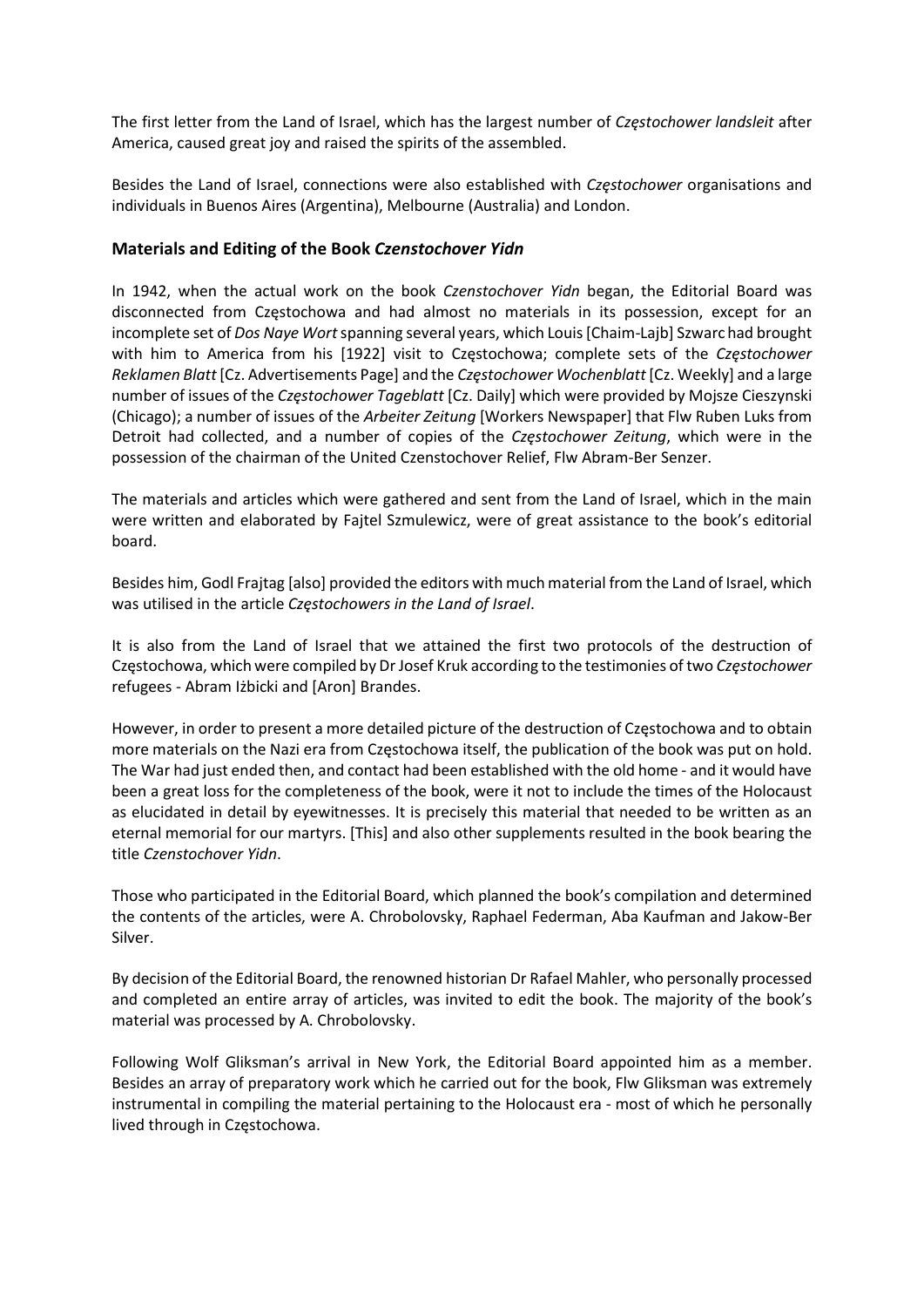Flw Wolf Gliksman, along with Flw Raphael Federman, took over the technical work of putting together all the book's material, preparing it for printing, and a series of other tasks.

The date of the book's publication was set for 18<sup>th</sup> May 1947.



Meeting dedicated to the publication of the book's projected edition

[Continued on next page]